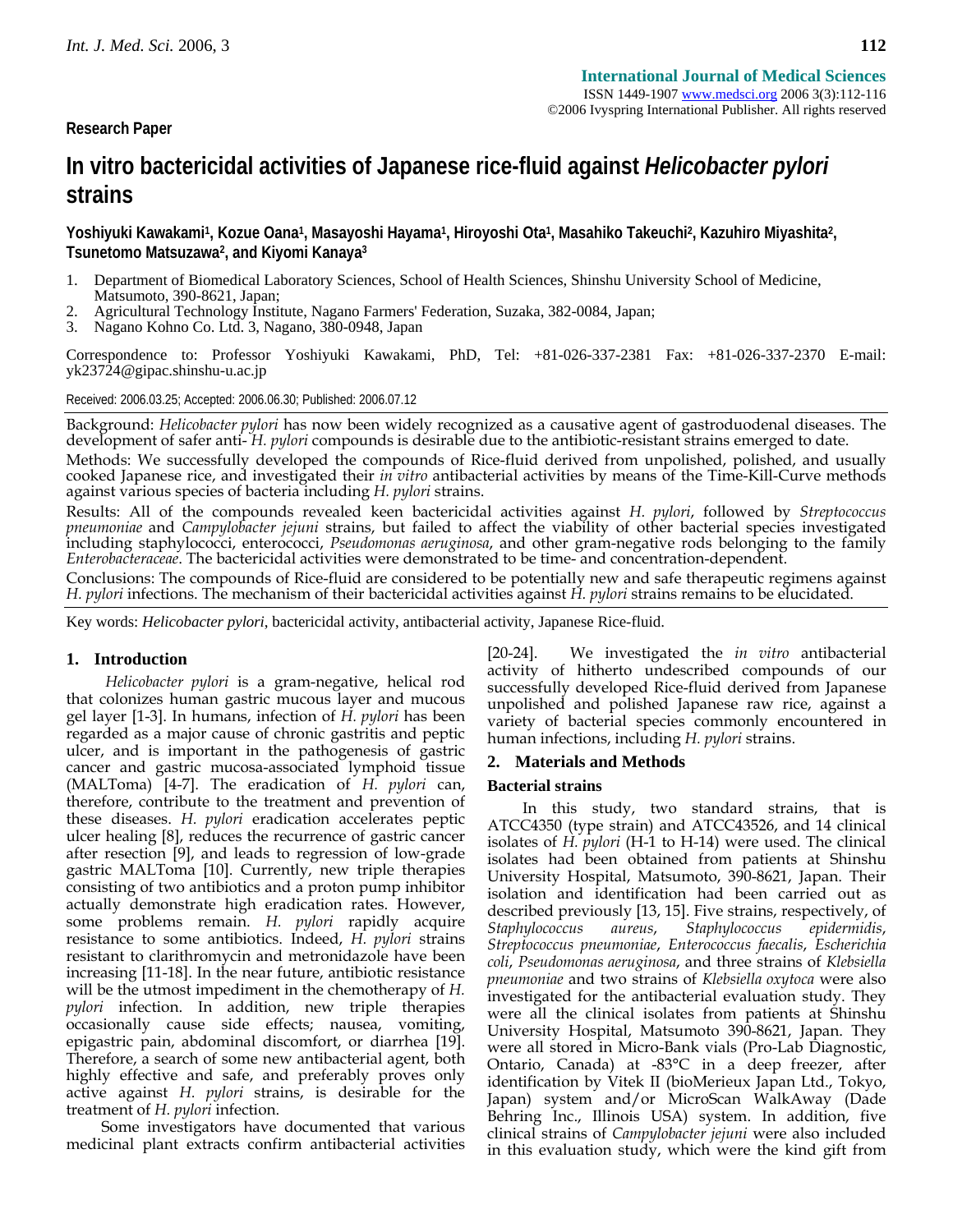Miroku Medical Laboratory, Saku, Nagano 384-2201, Japan. Prior to the investigation, *H. pylori*, *S. pneumoniae* and *C. jejuni* strains were grown on Sheep Blood agar (Nippon Becton Dickinson Ltd., Tokyo, Japan) plates at 37°C for 2 days in a microaerophilic atmosphere. In addition, *S. aureus*, *S. epidermidis*, *E. faecalis*, *E. coli*, *K. pneumoniae*, *K. oxytoca* and *P. aeruginosa* strains were cultured overnight on Heart Infusion agar plates (Eiken Chemical Co., Osaka, Japan) in the atmosphere at 37°C, and were used for this study.

## **Manufacturing design of the Rice-fluid**

We successfully developed the compound of Ricefluid derived from Japanese raw rice. Manufacturing of the Rice-fluid was conducted in five phases. Phase 1 involved the addition of 2 to 20-times volume of distilled water to either of the two kinds of raw Japanese rice, such as unpolished or polished rice. Phase 2 involved their incubation at 100 to 190°C under the pressure of 0.01 to 0.8MPa for 60min. In phase 3, they were completely mixed by homogenizing, and were cooled down to 40 to 55°C. In phase 4, they were treated for 10 to 120min., with addition of some amount of proteinase and amylase complex including α-amylase, β-amylase, and glucoamylase. In the last phase 5, the enzymes added were inactivated by heating the mixture up to 95°C. These Rice-fluids, however, have recently been adopted to several kinds of liquid food as the main supplemental ingredient, and have been commercially available all over Japan. In this experiment, the four test compounds were investigated for the bactericidal activities, consisting of three kinds of Rice-fluid derived from the two kinds of raw rice; *i. e*., polished (pH6.32) and unpolished (pH5.98), and the usually cocked rice (pH5.91), and remaining one compound of the fluid of usually cocked rice itself (pH5.68) which was neither treated with any kind of enzyme nor unheated under the high pressure.

### **Bactericidal activity**

Bactericidal activities were determined by using an *in vitro* time killing assay [14, 16]. A bacterial suspension of 16 *H. pylori* strains (100μl, approximately 108CFU/ml) was inoculated into 1ml of a Rice-fluid, a ten-folddilution Rice-fluid and a pH-adjusted (to the pH of respective Rice-fluid) physiological saline solution, respectively. The cultures were incubated with gentle shaking at 37°C in a microaerophilic atmosphere. Samples (100μl) for viability measurement were taken at various points of time, that is, 30min., 60min., and 120min., respectively. Viability was determined by the plate colony count technique. After serial 10-fold dilution technique with saline solution, 100μl of each sample was plated onto Sheep Blood agar plates. Appearing colonies were counted after 3 days of incubation at 37°C in a microaerophilic atmosphere. The remaining bacterial species were also determined in almost the same manner as in the case of *H. pylori* strains described above. Heart Infusion agar plates (Eiken Chemical Co., Osaka, Japan) were used instead of Sheep Blood agar plates (Nippon Becton Dickinson Ltd., Tokyo, Japan), and incubation was performed at 37°C under ambient air.

### **Effect on the morphology of** *H. pylori* **cells**

*H. pylori* ATCC43526 strain was inoculated into 1ml of the Rice-fluid. After exposing to the Rice-fluid at 37°C in a microaerophilic atmosphere, an aliquot of the sample for morphological study was taken at various times, then fixed with ethyl alcohol solution and Gram-stained *H. pylori* cells were observed microscopically (×1,000; Olympus, Tokyo, Japan).

### **3. Results**

## **Bactericidal Activities against** *H. pylori***,** *C. jejuni***, and** *S. pneumoniae*

Fig. 1 is the killing kinetics of various kinds of Ricefluid against *H. pylori* ATCC43526 strain. Among them, both the Rice-fluids derived from unpolished and polished Japanese raw rice revealed remarkably strong bactericidal activities, and followed by the Rice-fluid derived from usually cooked Japanese rice. The number of viable *H. pylori* cells decreased progressively by exposure to the Rice-fluid and reached less than the assay limit within 60min. Nearly the same bactericidal activities were demonstrated against respective 5 strains of both *S. pneumoniae* and *C. jejuni* (data, not shown.). On the other hand, usually cooked Japanese rice itself and the pHadjusted physiological saline solution demonstrated no bactericidal activities against *H. pylori* ATCC43526 strain. The remaining ATCC43504 type strain and 14 clinical *H. pylori* strains (H-1 to H-14) simultaneously tested showed almost exactly the same results with those of *H. pylori* ATCC43526 strain.

Fig. 2 illustrated the bactericidal activities of the undiluted and ten-fold diluted Rice-fluid derived from unpolished Japanese raw rice against *H. pylori* strains. The Rice-fluid derived from un-polished Japanese raw rice, as shown in Fig. 2, revealed time- and concentrationdependent bactericidal activities, which was also the case with the Rice-fluid derived from polished Japanese raw rice.

## **Bactericidal Activity against strains other than** *H. pylori***,**  *C. jejuni***, and** *S. pneumoniae*

Any kind of Rice-fluid demonstrated to be lacking in bactericidal activity against *E. coli* E1 strain, as shown in Fig. 3. Almost exactly the same phenomena were observed against other four strains of *E. coli*, five strains of *S. aureus*, S*. epidermidis*, *E. faecalis* and *P. aeruginosa*, and three strains of *K. pneumoniae* and two strains of *K. oxytoca*, respectively (data not shown).

# **Effect on Morphology of** *H. pylori*

The results of morphological study are shown in Fig. 4. *H. pylori* cells aggregated with each other and formed clusters (Fig. 4) by exposure to the Rice-fluid derived from unpolished Japanese raw rice.

### **4. Discussion**

We investigated the *in vitro* antimicrobial activities of the three kinds of Rice-fluid against various species of microorganisms including *H. pylori* strains by the timekill-curve assay [14, 16]. Every kind of Rice-fluid derived from unpolished and polished raw rice, and from usually cooked Japanese rice demonstrated strong bactericidal activities only against *H. pylori*, *S. pneumoniae* and *C. jejuni* strains. Among the three species described above, the compounds revealed strikingly strong activities against *H. pylori* strains as demonstrated in Figs. 1 and 2. Among the three compounds, bactericidal activities of the Rice-fluid derived from usually cooked Japanese rice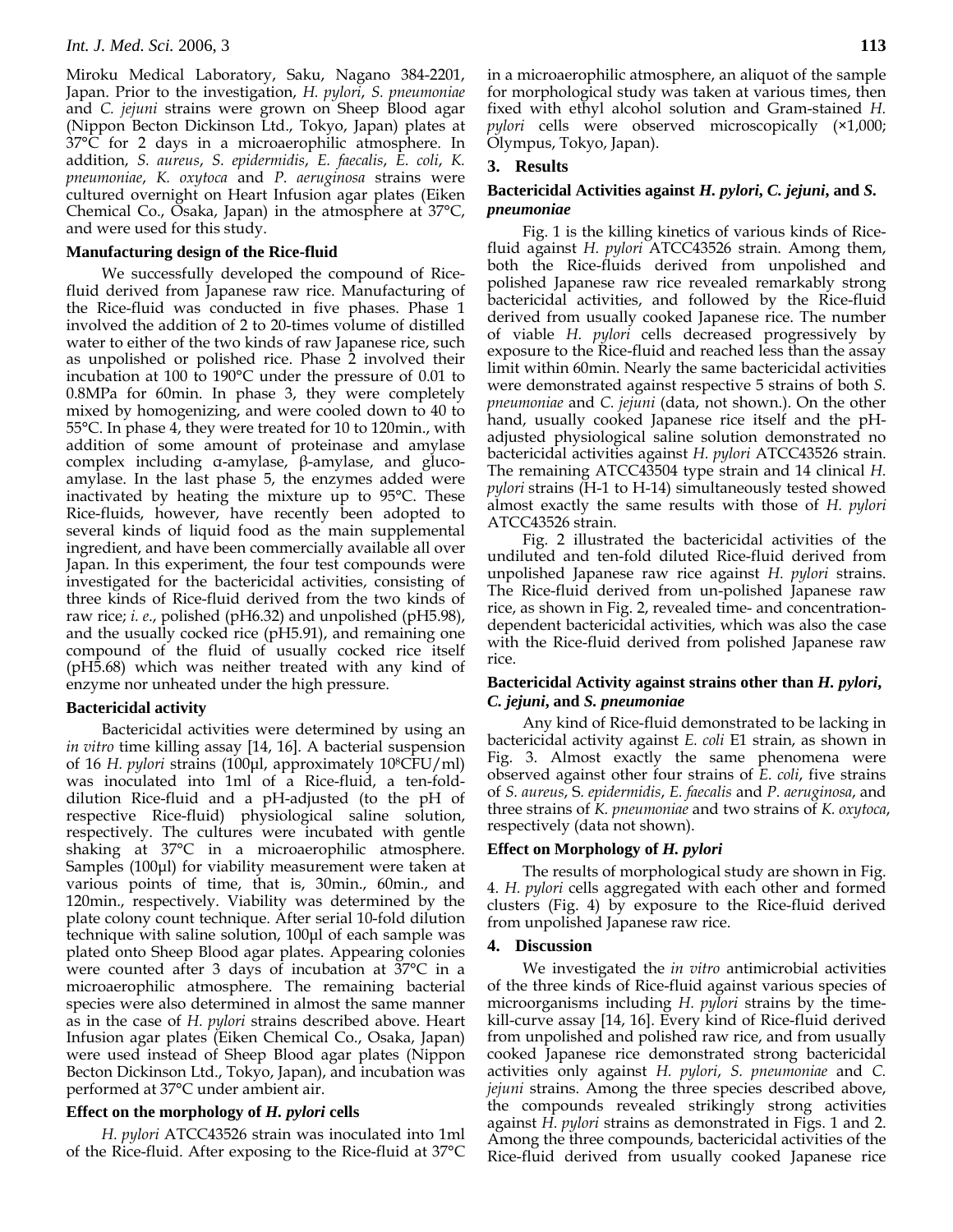were less active than those of the two kinds of Rice-fluid derived from unpolished and polished Japanese raw rice. However, other compounds such as usually cooked Japanese rice itself together with pH-adjusted physiological saline solution revealed no antibacterial activity against the microorganisms examined, as shown in Fig. 1. Moreover, it should be noted that any kind of Rice-fluid was proved to be devoid of bactericidal activity against 5 strains of *E. coli*, *S. aureus*, S*. epidermidis*, *E. faecalis* and *P. aeruginosa*, and 3 strains of *K. pneumoniae* and 2 strains of *K. oxytoca*, respectively. The representative case of *E. coli* E1 isolate was shown in Fig. 3.

It is noteworthy that the bactericidal activity was demonstrated only against the restricted bacterial species such as *H. pylori, C. jejuni* and *S. pneumoniae*, which were known to grow well under microaerophilic atmosphere. The most interesting findings are that the bactericidal spectrum of the 'Japanese rice-fluid' is rather narrow. In fact, the bactericidal activities were expressed against only the restricted bacterial species sharing with the common properties that their growths are dependent on and/or enhanced under strengthened  $CO<sub>2</sub>$  gas conditions.

On the other hand, the emergence of antibiotic resistant *H. pylori* strains has been increasing and the problems for the chemotherapy have also been growing. The new and safer anti-*H. pylori* agents with high selective toxicity are urgently desirable. As mentioned above, it should be noted that no compounds examined in this study demonstrated antibacterial activity against *E. coli*, *K. pneumoniae*, *K. oxytoca*, *E. faecalis*, the representative well known normal inhabitants of human intestinal flora. Provided that the new agent had been determined and isolated from the Rice-fluid, and had become available for clinical use, it would be outstandingly favorable against *H. pylori* infections for not interfering the normal bacterial flora in the intestine of humans. Moreover, it should also be advantageous that the compounds of Rice-fluid failed to affect the survival of *S. aureus*, *S. epidermidis*, and *P. aeruginosa*, demonstrating that the antibacterial spectrum of the Ricefluid was extremely narrow and only active against the restricted organisms.

Thus, these findings imply that the compounds of Rice-fluid derived from Japanese raw rice possibly contain bactericidal agents demonstrating to have potentials as new therapeutic agents against *H. pylori* infection. The mechanisms in detail of bactericidal activity against the three species, especially *H. pylori* strains remain to be elucidated.

## **Conflicts of interest**

The authors have declared that no conflict of interest exists.

## **References**

- 1. Hayama M., Kawakami Y., Kaneko Y., Sano K., and Ota H. *Helicobacter pylori* infection increases cell kinetics in human gastric epithelial cells without adhering to proliferating cells. J Cell Mol Med. 2005, 9: 746-747.
- 2. Marshall MJ., and Warren RJ. Unidentified curved bacilli on gastric epithelium active chronic gastritis. Lancet 1983, 1:1273-1275.
- 3. Shimizu T., Akamatsu T., Sugiyama A., Ota H., and Katsuyama T. *Helicobacter pylori* and the surface mucous gel layer of the human stomach. Helicobacter, 1996 1: 207-218.
- 4. Dixon MF. *Helicobacter pylori* and peptic ulceration: histopathological aspects. J Gastroenterology Hepatic, 1991. 6: 125- 130.
- 5. Marshall BJ., Armstrong JA., and McGechie DB. Attempt to fulfill Koch's postulate for pyloric Campylobacter. Med J Aust, 1985. 142: 436-439.
- 6. Sipponen P. Gastric cancer a long-term consequence of *Helicobacter pylori* infection ? Scand J Gastroenterol, 1994. 29 (suppl 201): 24-27.
- 7. Weber DM, Dimopoulos MA., Anandu DP., Pugh WC., and Steinbach G. Regression of gastric lymphoma of mucosa-associated lymphoid tissue with antibiotic therapy for *Helicobacter pylori*. Gastroenterology, 1994. 107: 1835-1838.
- 8. Asaka M., Sugiyama T., Kato M., et al. A multicenter, double-blind study on triple therapy with lansoprazole, amoxicillin and clarithromycin for eradication of *Helicobacter pylori* in Japanese peptic ulcer patients. Helicobacter, 2001. 6: 254-261.
- 9. Uemura N., Mukai T., Okamoto S., et al. Effect of *Helicobacter pylori* eradication on subsequent development of cancer after endoscopic resection of early gastric cancer. Cancer Epidemiol Biomarkers Prev, 1997. 6: 639-642.
- 10. Wotherspoon AC., Doglioni C., Diss TC., et al. Regression of primary low-grade B-cell gastric lymphoma of mucosa-associated lymphoid tissue type after eradication of *Helicobacter pylori*. Lancet , 1993 342: 575-577.
- 11. European Helicobacter Pylori Study Group. Current European concepts in the management of *Helicobacter pylori* infection. The Maastricht Consensus Report. Gut, 1997 41: 8-13.
- 12. Gotoh A., Akamatsu T., Shimizu T., et al. Additive effect of pronase on the efficacy of eradication therapy against *Helicobacter pylori*. Helicobacter, 2002. 7: 183-191.
- 13. Gotoh A., Kawakami Y., Akahane T., et al. Susceptibility of *Helicobacter pylori* isolates against agents commonly administered for eradication therapy and the efficacy of chemotherapy. Microbiol Immunol, 1997. 41: 7-12.
- 14. Gotoh A., Kawakami Y., Akamatsu T., and Katsuyama T. Interaction of drugs for eradication therapy against antibioticresistant strains of *Helicobacter pylori*. Microbiol Immunol, 1997. 41: 865-869.
- 15. Kawakami Y., Akahane T., Gotoh A., et al. Successful development of air-dried microplates (HP-Plates) for susceptibility testing against *Helicobacter pylori* isolates. Microbiol. Immunol, 1997. 41: 703-708.
- 16. Kawakami Y., Akahane T., Yamaguchi M., et al. In vitro activities of rabeprazole, a novel proton pump inhibitor, and its thioether derivative alone and in combination with other antimicrobials against recent clinical isolates of *Helicobacter pylori*. Antimicrob Agents Chemother, 2000. 44: 458-461.
- 17. Kawakami K., and Oana K. Antimicrobial susceptibilities of *Helicobacter pylori* isolates and its clinical significance in chemotherapy. J Assoc Rap Meth Auto Microbiol, 2000. 11: 69-77.
- 18. Shibata K., Kasuga O., Yasoshima A., et al. Bactericidal effect of ecabet sodium on clarithromycin- and metronidazole-resistant clinical isolates of Helicobacter *pylori*. Jpn J Antibiot. 1997. 50: 525- 531.
- 19. O'Connor HJ., Kanduru C., Bhutta AS., et al. Effect of *Helicobacter pylori* eradication on peptic ulcer healing. Postgrad Med J, 1995. 71: 90-93.
- 20. Cowan MM. Plant products as antimicrobial agents. Clin Microbiol Rev, 1999. 12: 564-582.
- 21. Funatogawa K., Hayashi S., Shimomura H., et al. Antibacterial activity of hydrolyzable tannins derived from medicinal plant against *Helicobacter pylori*. Microbiol Immunol, 2004. 48: 251-261.
- 22. Isogai E., Isogai H., Fujii B., et al. Inhibitory effect of Japanese green tea extracts on growth of canine oral bacteria. Bifidobac Microflora, 1992 11: 53-59.
- 23. Isogai H., Isogai E., and Hyashi S. Antibacterial activities of catechin as phytomedical substance. Res Adv Antimicrob Agents Chhemother. 2000. 1: 13-18.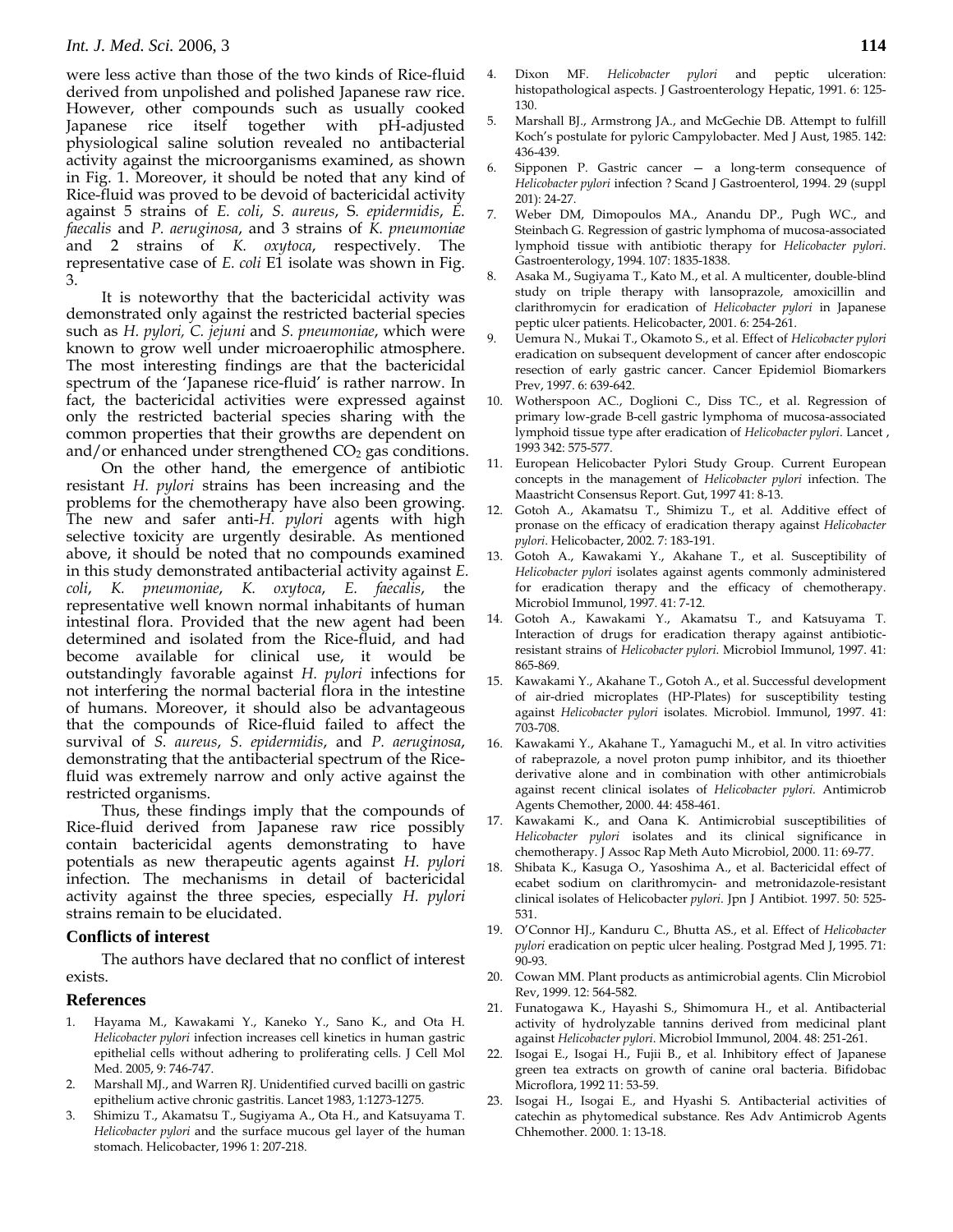24. Isogai E., Isogai H., Kimura K., et al. Effect of Japanese green tea extract on canine periodontal diseases. Microb Ecol Health Dis,

1995. 8: 57-61.

### **Figures**

Figure 1. Bactericidal activity of each compound against *Helicobacter pylori* ATCC43526 strain. *H. pylori* ATCC43526 strain was exposed to Rice-fluid derived from unpolished Japanese rice (■), from polished Japanese rice (▲), from usually cooked Japanese rice  $(\Box)$ , usually cooked rice itself  $(\triangle)$  and to pH-adjusted physiological saline solution  $(\times)$  as a control. Samples were taken at the time indicated, and viability was determined by the plate colony count procedure.



Figure 2. Bactericidal activity of Rice-fluid derived from unpolished Japanese rice against *Helicobacter pylori* strains. *H. pylori* strain was exposed to undiluted Rice-fluid from unpolished Japanese rice ( $\bullet$ ), to ten-fold diluted Rice-fluid ( $\triangle$ ) and to pHadjusted physiological saline solution  $(\times)$  as a control. Samples were taken at the time indicated, and viability was determined by the plate colony count procedure.